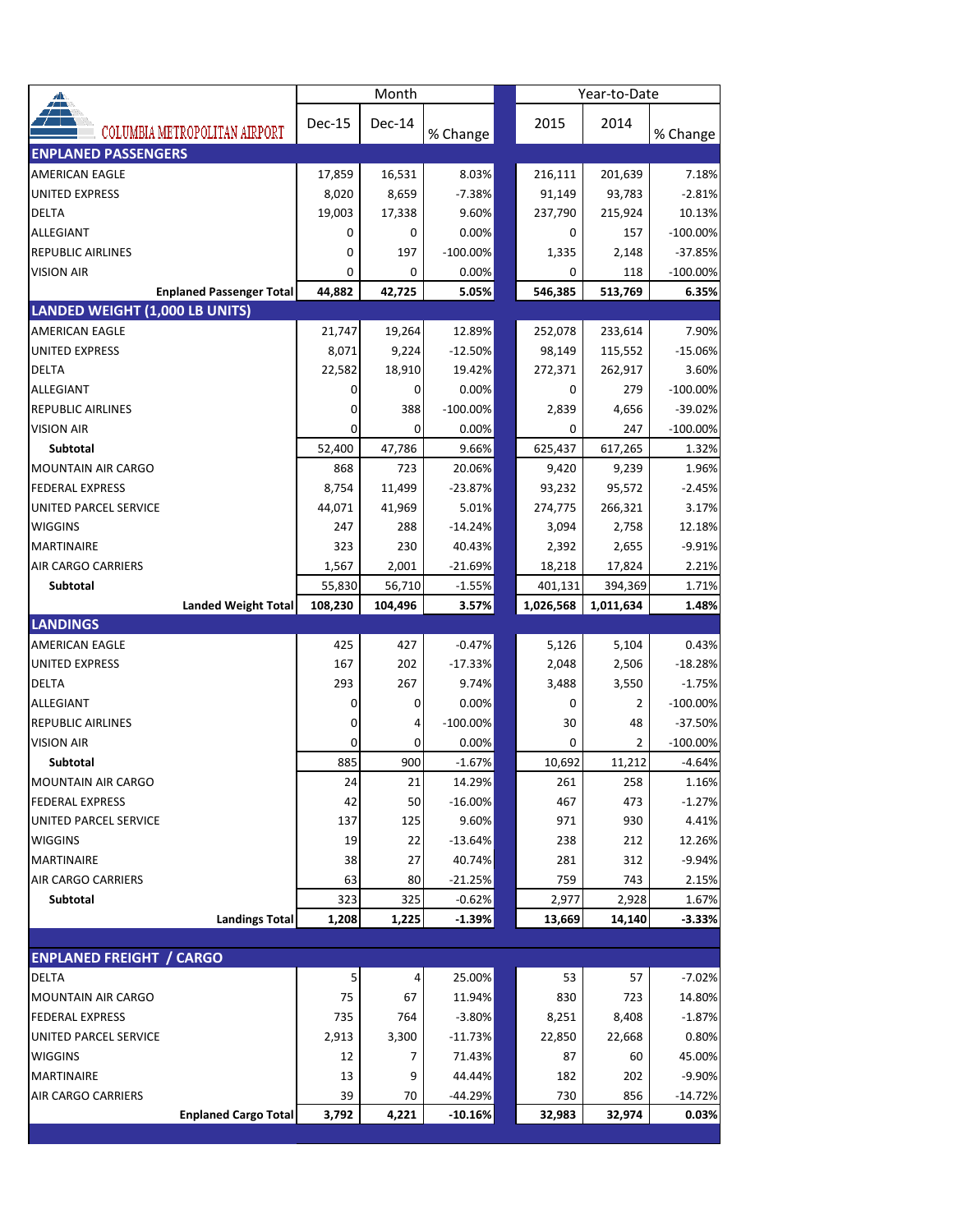## **MONTHLY ENPLANED PASSENGERS 2012-2015**



|      | $-$    | .      | $\cdots$ | .      |        | $-$    |        | .      | ---    | $\sim$ | $\cdots$ | $- - -$ | ----------- |
|------|--------|--------|----------|--------|--------|--------|--------|--------|--------|--------|----------|---------|-------------|
| 2012 | 35,690 | 36.618 | 42.290   | 44.931 | 44.462 | 44.358 | 41.347 | 45.589 | 40.292 | 43.899 | 42.871   | 39.459  | 501.806     |
| 2013 | 36.517 | 35.006 | 42.175   | 46.129 | 15.865 | 44.557 | 42.912 | 43.476 | 40.365 | 44.196 | 40.657   | 40.883  | 502.738     |
| 2014 | 33,851 | 33,094 | 42,923   | 45,935 | 47,810 | 45,975 | 46,258 | 44,601 | 43,391 | 45.921 | 41.285   | 42.725  | 513.769     |
| 2015 | 36,802 | 36,231 | 44,464   | 48,899 | 51,377 | 48,369 | 50,406 | 48,591 | 45,138 | 45,515 | 45,712   | 44.882  | 546,386     |

**MONTHLY TOTAL CARGO 2012-2015**



|      | Jan        | Feb       | Mar        | Apr        | May        | Jur        | Ju         | Aug        |            |            | Nov        | Dec        | <b>Grand Total</b> |
|------|------------|-----------|------------|------------|------------|------------|------------|------------|------------|------------|------------|------------|--------------------|
| 2012 | 9,974,000  | 9,930,000 | 11,766,000 | 10.204.000 | 11,938,000 | 11.064.000 | 10,176,000 | 12,194,000 | 10,460,000 | 11,056,000 | 10,768,000 | 11,704,000 | 131.234.000        |
| 2013 | 10.644.000 | 9.494.000 | 10,510,000 | 10.068.000 | 10.972.000 | 9.676.000  | 9.260.000  | 10.534.000 | 9.370.000  | 11.616.000 | 10.280.000 | 12.618.000 | 125.042.000        |
| 2014 | 9.898.000  | 8.846.000 | 9,900,000  | 10.180.000 | 9.884.000  | 9.238.000  | 10.136.000 | 10.152.000 | 9.834.000  | 11.144.000 | 9.500.000  | 15.286.000 | 123.998.000        |
| 2015 | 9,768,000  | 9,370,000 | 9,988,000  | 10,788,000 | 9,930,000  | 10,126,000 | 10,880,000 | 9,892,000  | 10,286,000 | 10,234,000 | 9,100,000  | 14,564,000 | 124,926,000        |



|      | Jan    | Feb    | Ma     | Apr    | Mav    | Jun    |        | nu,    | Sep    | Oct    | Nov    | De      | <b>Grand Total</b> |
|------|--------|--------|--------|--------|--------|--------|--------|--------|--------|--------|--------|---------|--------------------|
| 2012 | 78.544 | 76,255 | 83,616 | 82,018 | 90,270 | 86,327 | 85,913 | 94,119 | 82,513 | 87,790 | 87.602 | 92.732  | 1,027,699          |
| 2013 | 86.396 | 76.686 | 85.504 | 87,833 | 90,837 | 83,653 | 87.337 | 87,927 | 80.081 | 86,381 | 80.947 | 91.914  | 1,025,496          |
| 2014 | 79,392 | 71,097 | 82,511 | 88,911 | 85,392 | 82,805 | 85,518 | 84,810 | 83,276 | 87,442 | 75,984 | 104.496 | 1,011,634          |
| 2015 | 76,081 | 71,755 | 79,034 | 87,409 | 87,187 | 85.418 | 93,617 | 87,441 | 85,175 | 84.411 | 80.810 | 108.230 | 1,026,568          |

**MONTHLY LANDED WEIGHT 2012-2015**